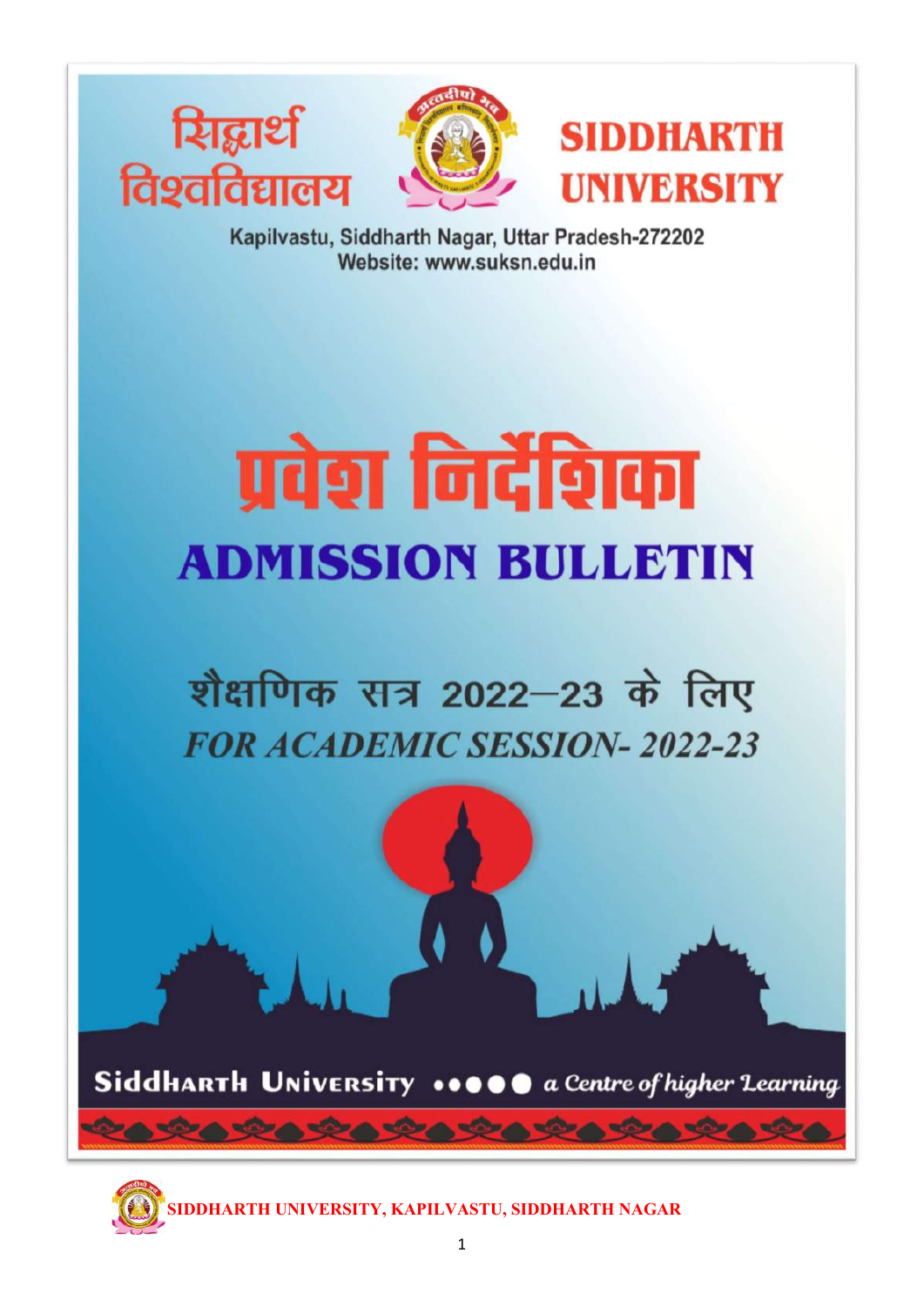# University at a Glance विश्वविद्यालय एक नजर

Siddharth University (informally abbreviated SUK), is a state university located at Kapilvastu, Siddharth Nagar, Uttar Pradesh, India. It affiliates colleges from six districts of eastern Uttar Pradesh, namely Siddharth Nagar, Maharaj Ganj, Sant Kabir Nagar, Basti, Balrampur and Shravasti. Siddharthnagar is the place, well known worldwide as the 'playground' of Prince Siddhartha-later known as Lord Buddha. The Government of Uttar Pradesh formally notified the Gazette on June 17, 2015 regarding the opening of this Centre for Higher Learning. The newly established Siddharth University, in fact, is a holy stream of historical tradition and legacy of the Philosophy, science and preaching of Lord Buddha is aimed at enlightening and igniting the youth of this area with his great messages. we adopted buddha as-

- B- Become
- U- Unique
- D- Disciplined
- D- Dedicated
- H- Humble
- A- Achievers

सिद्धार्थ विश्वविद्यालय, कपिलवस्तू, सिद्धार्थ नगर, भारत के उत्तर प्रदेश राज्य के सिद्धार्थनगर जनपद में स्थित एक राज्य विश्वविद्यालय है। उत्तर प्रदेश सरकार ने दिनांक 17 जून, 2015 को इस उच्च शिक्षा केन्द्र के स्थापना के सम्बंध में औचपारिक रूप से राजपत्र अधिसूचित किया। सिद्धार्थ विश्वविद्यालय से पूर्वी उत्तर प्रदेश के छः जनपद– सिद्धार्थ नगर, महराजगंज, संतकबीरनगर, बस्ती, बलरामपुर एवं श्रावस्ती के महाविद्यालय सम्बद्ध है।

कपिलवस्तु वह स्थल है जो राजकुमार सिद्धार्थ की क्रीड़ा भूमि के रूप में विश्व में प्रसिद्ध है, जिन्हें बाद में भगवान बुद्ध के रूप में जाना गया। नव स्थापित सिद्धार्थ विश्वविद्यालय, वास्तव में, ऐतिहासिक परंपरा और भगवान बद्ध के दर्शन, विज्ञान और उपदेशों की विरासत की एक पवित्र धारा है और इसका उद्देश्य इस क्षेत्र के युवाओं को उनके महान संदेशों के साथ प्रबुद्ध ओर अवलोकित करना है।

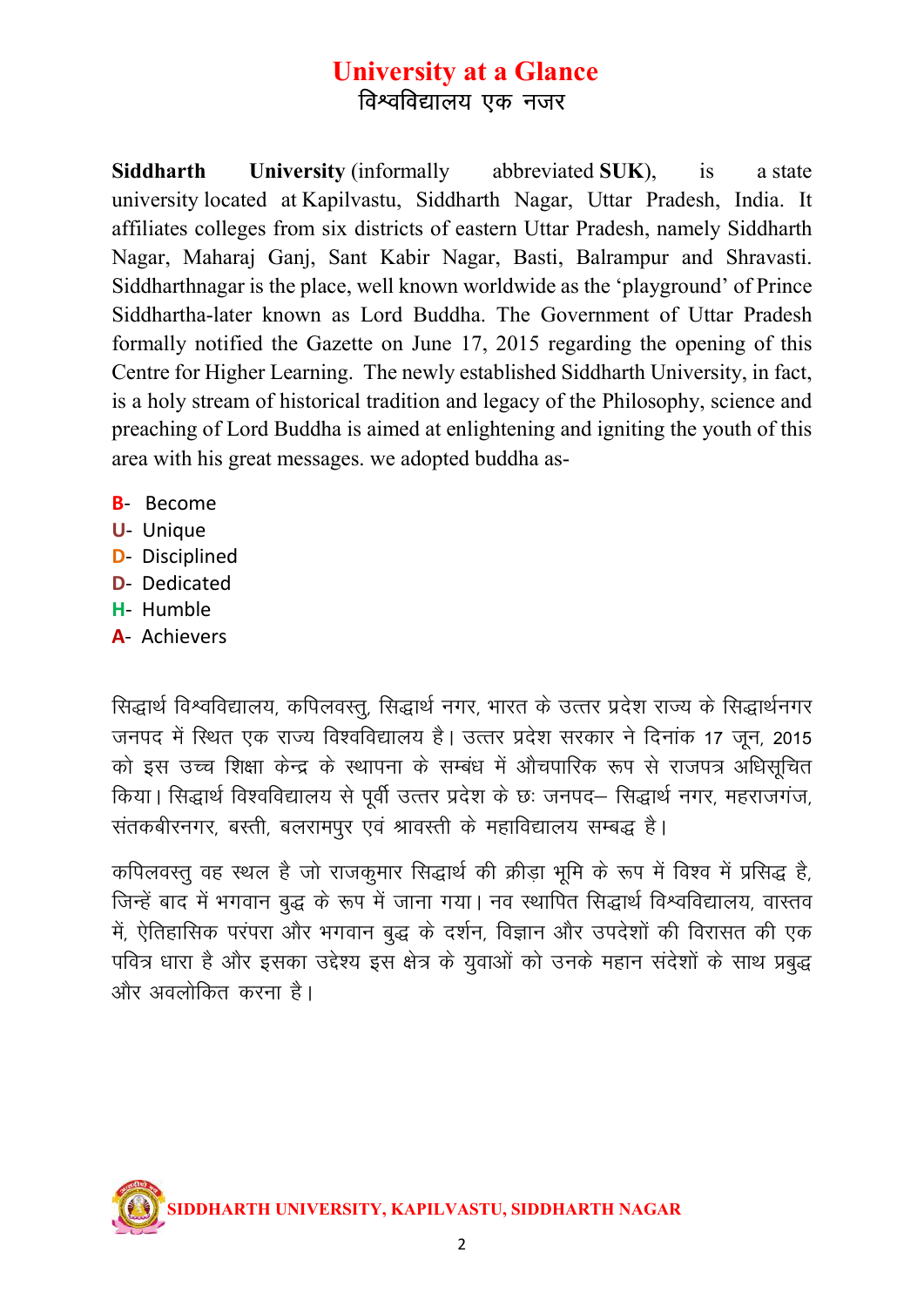

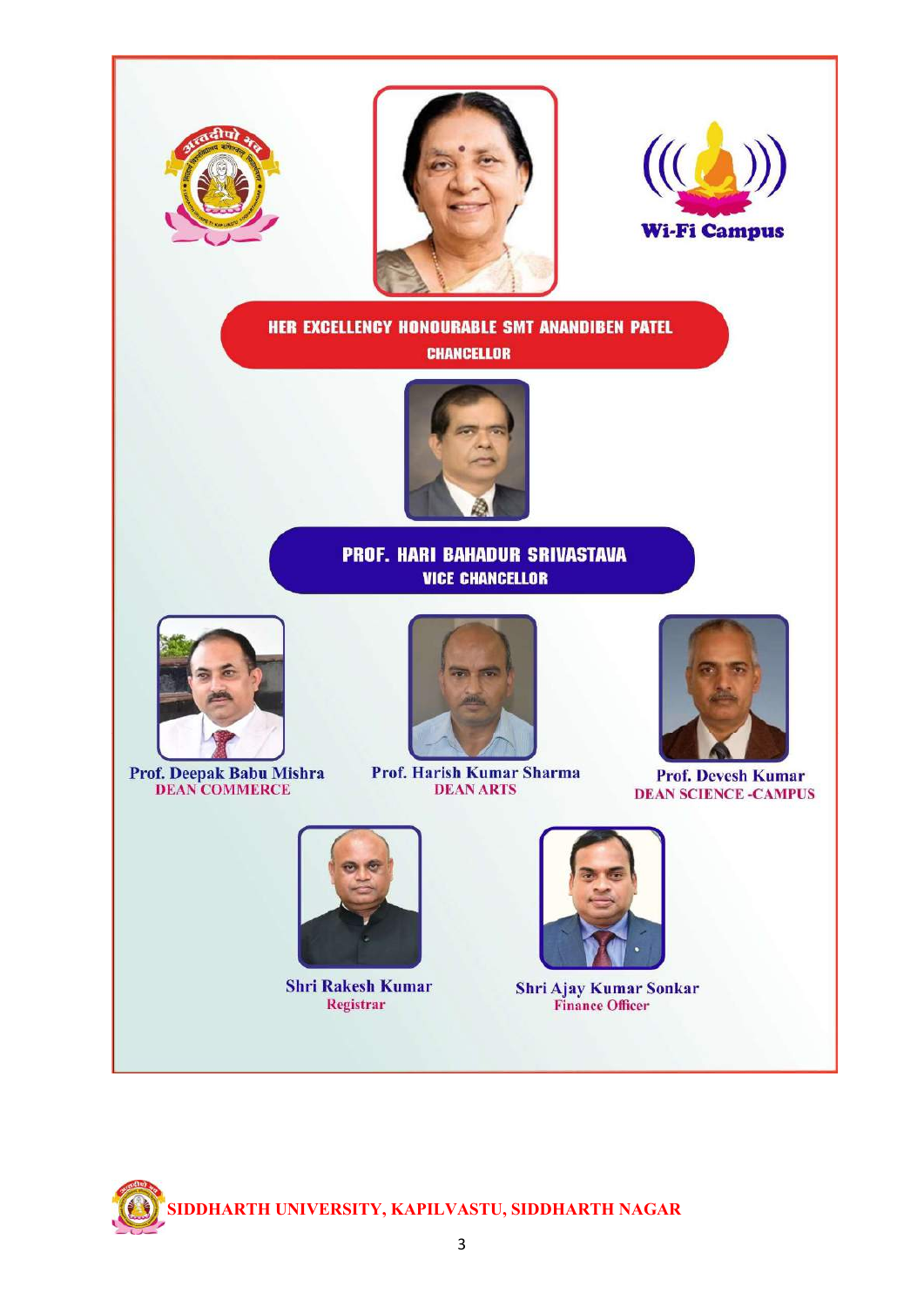# For Academic Session 2022-23 <u>शैक्षणिक सत्र 2022-23</u>

University offers the courses in the faculties of Science, Commerce  $\&$ Management and Arts in the University Campus and the Courses in Agriculture, Education and Physical Education are in the Affiliated Colleges mentioned below.

विश्वविद्यालय परिसर में विज्ञान, वाणिज्य एवं प्रबंधन और कला संकाय के पाठ्यक्रम उपलब्ध है और नीचे वर्णित संबद्ध महाविद्यालयों में कृषि, शिक्षा और शारीरिक शिक्षा के पाठ्यक्रम संचालित हो रहे है।

#### General Instructions

The admission process for this Academic session will be through online mode, the application/registration fees for which is as follows. (For University campus as well as Affiliated colleges)

#### सामान्य निर्देश

शैक्षणिक सत्र के लिए प्रवेश प्रक्रिया ऑनलाइन माध्यम से होगी जिसके लिए आवेदन / .<br>पंजीकरण शल्क इस प्रकार है– (विश्वविद्यालय परिसर के साथ–साथ संबद्ध कॉलेजों के लिए)

Online Application/ Registration Fees ऑनलाइन आवेदन / पंजीकरण शुल्क

| A            | General/Other Backward Class<br>सामान्य/अन्य पिछड़ा वर्ग          | ₹ 750.00                                                                                         |
|--------------|-------------------------------------------------------------------|--------------------------------------------------------------------------------------------------|
| B            | Scheduled Caste/ scheduled Tribe<br>अनुसूचित जाति/अनुसूचित जनजाति | ₹ 400.00                                                                                         |
| $\mathbf{c}$ | Mode of Admission प्रवेश का तरीका                                 | Entrance Test/ Direct Admission by<br>Counselling<br>प्रवेश परीक्षा/काउंसलिंग द्वारा सीधे प्रवेश |
|              | <b>Online Application Start date</b>                              | 30.05.2022                                                                                       |
| e            | Last Date of Submission                                           | 30.06.2022                                                                                       |

Note: Appearing students of class  $12<sup>th</sup>$  and graduation are also eligible to apply respectively for UG & PG courses but they have to submit the required mark sheet immediately after the declaration of the results/ or at the time of admission.

**नोट**— इन्टरंमीडिएट और स्नातक कक्षाओं के अन्तिम वर्ष की परीक्षा में सम्मिलित छात्र भी क्रमशः स्नातक एवं स्नातकोत्तर पाठयक्रमों में प्रवेश हेतु आवेदन करने के पात्र हैं, लेकिन उन्हें अपने परीक्षा परिणाम की घोषणा के तुरंत बाद <u>अथवा प्रवेश के समय अपेक्षित अंकतालिका अनिवार्य रूप से जमा करनी होगी।</u>

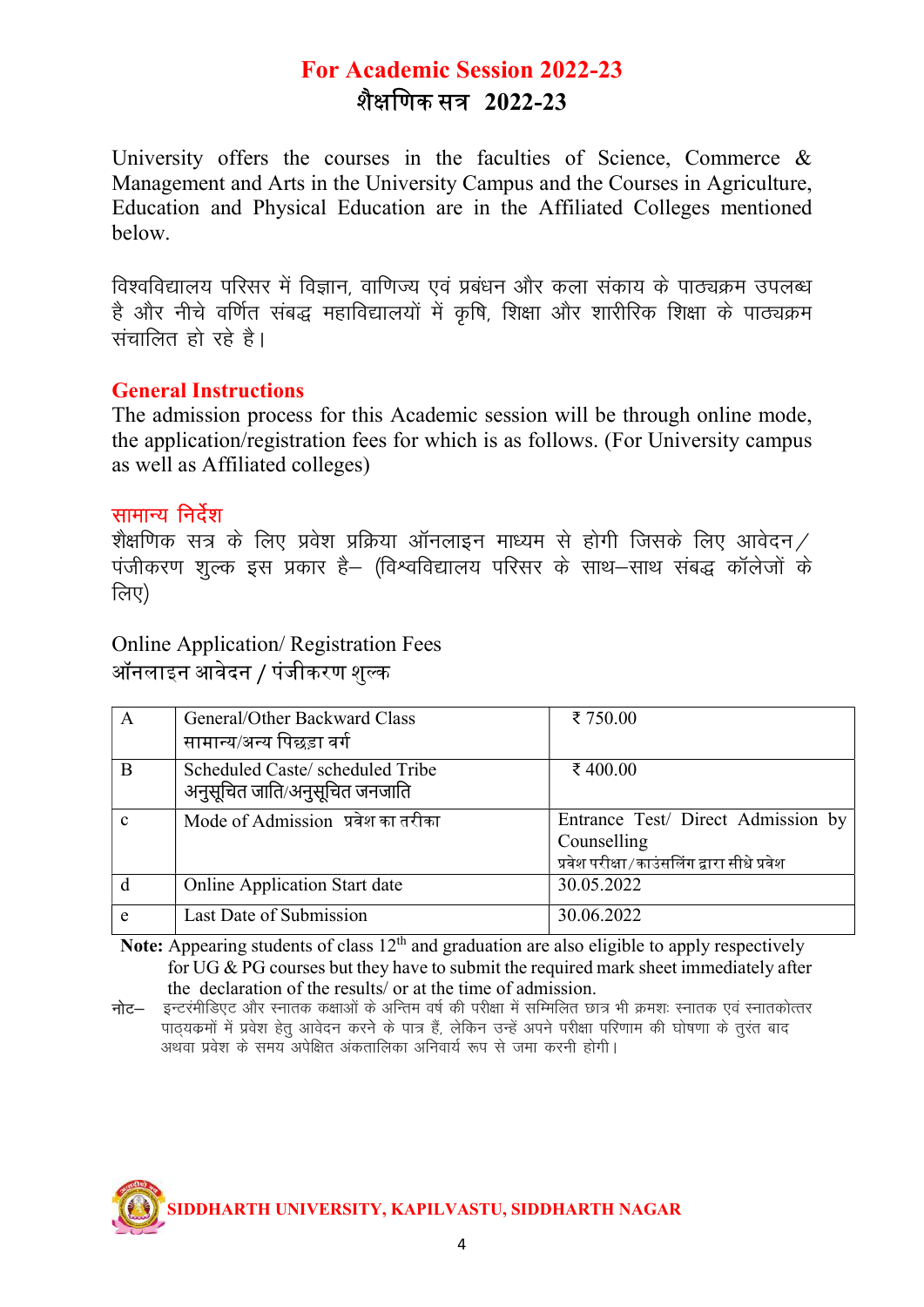### Programmes offered in University Campus (विश्वविद्यालय परिसर में संचालित कार्यक्रम)

#### Faculty of Arts

#### कला संकाय

#### Under Graduate Courses (स्नातक पाठ्यक्रम)

Admission Procedure – Direct Admission through counselling. Number of seats – 200 Fees- ₹ 2544.00 per semester

प्रवेश प्रक्रिया . काउन्सिलिंग के माध्यम से सीधे प्रवेश।

सीटों की संख्या – 200

फीस- ₹2544.00 प्रति सेमेस्टर

Please read the table below - For getting admission in B.A Course a Candidate has to opt two subjects from Group A or Group B and one subject from any Group -A or B. In this way a candidate will select three subjects but they should not be from one group. A minor subject will be chosen from Group C, which is other than the subject chosen from Group A and Group B. Co-Curricular subject is compulsory for all. A Skill development course will be chosen from Group D as a compulsory paper.

For example- If a candidate selects Hindi and English from Group A and selects Sociology from group B, then he /She has to select one minor paper other than these three subjects.

**कृपया नीचे दी गई तालिका पढ़ें**— बीए में प्रवेश पाने के लिए एक अभ्यर्थी को ग्रुप ए अथवा ग्रुप बी में से दो विषय और किसी भी ग्रुप – ए अथवा बी से एक विषय चुनना होगा। इस तरह एक अभ्यर्थी तीन विषयों का चयन तीन पत्रों के रूप में करेगा। एक ही ग्रुप से तीन विषय नही चुनना है । ग्रुप सी से एक लघु विषय चुना जाएगा,जो

ग्रुप ए और ग्रुप बी से चुने गए विषय के अलावा अन्य है। अनिवार्य सहगामी पाठयक्रम (Co-curriculum) विषय सभी के लिए अनिवार्य है। अनिवार्य पेपर के रूप में ग्रुप डी से एक कौशल विकास पाठ्यक्रम का चयन किया जाएगा।

उदाहरण के लिए- यदि कोई उम्मीदवार समूह ए से हिंदी और अंग्रेजी का चयन करता है और समूह बी से समाज शास्त्र का चयन करता है, तो उसे इन तीन विषयों के अलावा एक लघु पेपर का चयन करना होगा।

| Co- Curricular        | Group A                 | Group B                  | Group C                     | Group D              |
|-----------------------|-------------------------|--------------------------|-----------------------------|----------------------|
| Compulsory            | Subjects                | Subjects                 | Any one paper               | Any one Skill        |
| Paper                 |                         |                          | (Minor)                     | Development course   |
| सह पाठ्यचर्या         | समूह अ                  | समूह बी                  | समूह सी                     | ग्रुप डी             |
| अनिवार्य पेपर         | विषय                    | विषय                     | कोई एक पेपर                 | कोई एक कौशल विकास    |
|                       |                         |                          |                             | पाठ्यक्रम            |
| One paper in          | Hindi हिन्दी            | Sociology                | Ancient History Culture and | Computer Skill       |
| each semester         |                         | समाज शास्त               | Archaeology प्राचीन इतिहास  | कंप्यूटर कौशल        |
|                       | English अंग्रेज़ी       | Psychology मनोविज्ञान    | पुरातत्व और संस्कृति ,      | English              |
| प्रत्येक सेमेस्टर में |                         |                          | Economics अर्थशास्त्र,      | Communication        |
| एक पेपर               |                         |                          | English अंग्रेज़ी,          | अंग्रेजी संचार       |
|                       | Sanskrit संस्कृत        | Public Administration    | Hindi हिन्दी,               | Tailoring and        |
|                       |                         | लोक प्रशासन              | History इतिहास,             | Embroidery           |
|                       |                         |                          | Political Science राजनीति   | सिलाई और कढ़ाई       |
|                       | History इतिहास          | <b>Political Science</b> |                             | Drawing and Painting |
|                       |                         | राजनीति विज्ञान          | विज्ञान <i>,</i>            | चित्रांकन और रंगाई   |
|                       |                         |                          | Psychology मनोविज्ञान,      |                      |
|                       | <b>Ancient History</b>  | Economics अर्थशास्त्र    | Public Administration लोक   | Music संगीत          |
|                       | Archaeology &           |                          | प्रशासन ,                   |                      |
|                       | Culture प्राचीन इतिहास  |                          | Sanskrit संस्कृत,           |                      |
|                       | पुरातत्त्व एवं संस्कृति |                          | Sociology समाज शास्त्र      |                      |
|                       |                         |                          |                             |                      |

 $Table$  तालिका

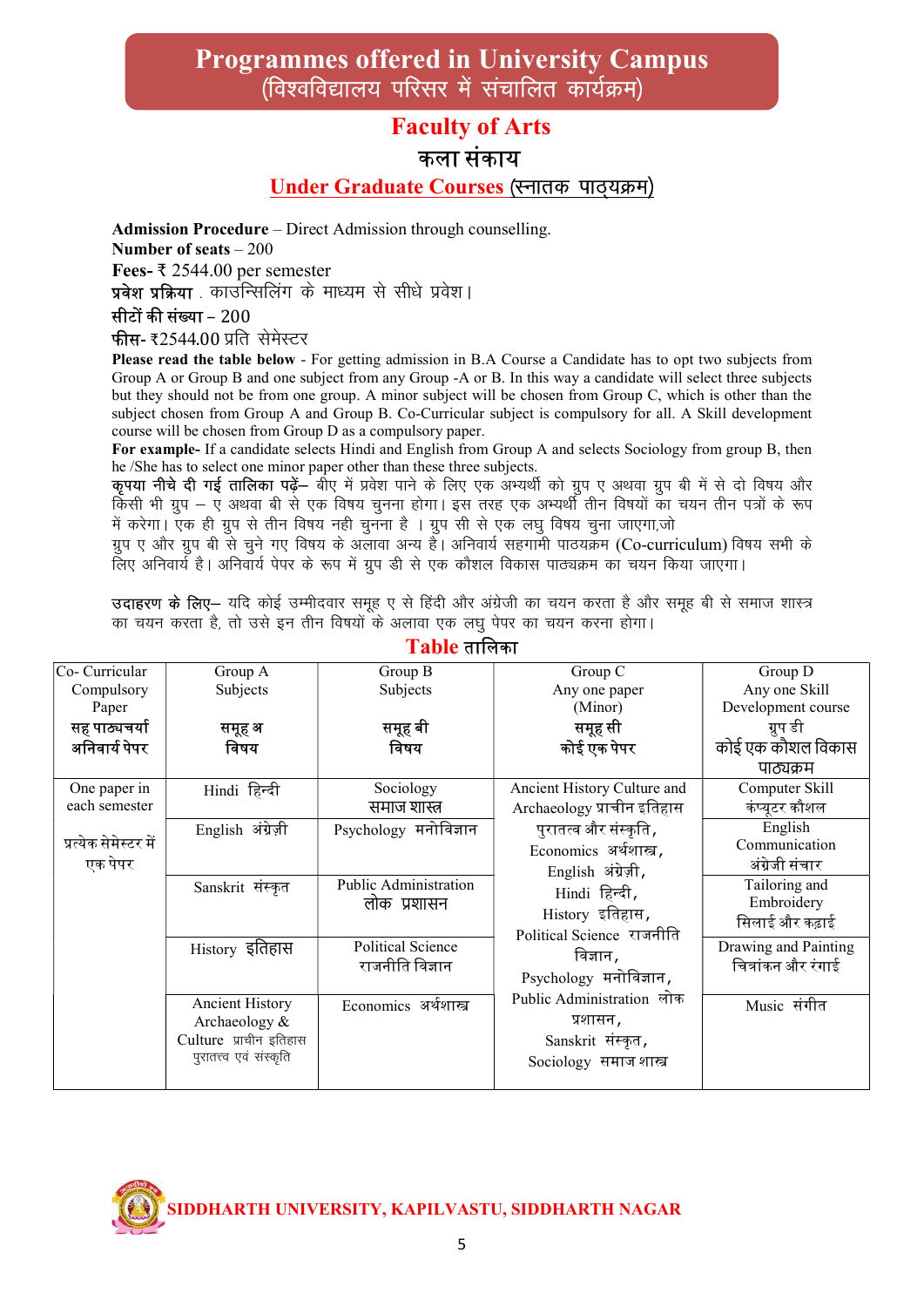# Post Graduate Courses

.<br>परास्नातक पाठ्यक्रम

| S.No           | Programme<br>स्तर            | Course<br>पाठ्यक्रम       | Subjects विषय                                                                     | Eligibilit<br>$y$ पात्रता | <b>Intake</b><br>प्रवेश<br>सीट | Fees /<br>semester<br>शुल्क प्रति |
|----------------|------------------------------|---------------------------|-----------------------------------------------------------------------------------|---------------------------|--------------------------------|-----------------------------------|
|                |                              |                           |                                                                                   |                           |                                | सेमेस्टर                          |
| 1.             | Post Graduate<br>स्नातकोत्तर | M.A<br>एम.ए.              | Ancient History Culture and<br>Archaeology<br>प्राचीन इतिहास संस्कृति और पुरातत्व | <b>B.A</b> with<br>40%    | 40                             | ₹2265.00                          |
| $\overline{2}$ | Post Graduate<br>स्नातकोत्तर | M.A<br>एम.ए.              | Economics<br>अर्थशास्त्र                                                          | <b>B.A</b> with<br>40%    | 40                             | ₹2265.00                          |
| 3              | Post Graduate<br>स्नातकोत्तर | M.A<br>एम.ए.              | English<br>अंग्रेज़ी                                                              | <b>B.A</b> with<br>40%    | 40                             | ₹2265.00                          |
| $\overline{4}$ | Post Graduate<br>स्नातकोत्तर | M.A<br>एम.ए.              | Hindi<br>हिन्दी                                                                   | <b>B.A</b> with<br>40%    | 40                             | ₹ 2265.00                         |
| 5              | Post Graduate<br>स्नातकोत्तर | M.A<br>एम.ए.              | History<br>इतिहास                                                                 | <b>B.A</b> with<br>40%    | 40                             | ₹2265.00                          |
| 6              | Post Graduate<br>स्नातकोत्तर | M.A<br>एम.ए.              | Political Science<br>राजनीति विज्ञान                                              | <b>B.A</b> with<br>40%    | 40                             | ₹2265.00                          |
| $\overline{7}$ | Post Graduate<br>स्नातकोत्तर | M.A<br>एम.ए.              | Psychology<br>मनोविज्ञान                                                          | <b>B.A</b> with<br>40%    | 40                             | ₹2265.00                          |
| 8              | Post Graduate<br>स्नातकोत्तर | M.A<br>एम.ए.              | <b>Public Administration</b><br>लोक प्रशासन                                       | <b>B.A</b> with<br>40%    | 40                             | ₹2265.00                          |
| 9              | Post Graduate<br>स्नातकोत्तर | M.A<br>एम.ए.              | Sanskrit<br>संस्कृत                                                               | <b>B.A</b> with<br>40%    | 40                             | ₹2265.00                          |
| 10             | Post Graduate<br>स्नातकोत्तर | $\overline{M.A}$<br>एम.ए. | Sociology<br>समाज शास्त्र                                                         | <b>B.A</b> with<br>40%    | 40                             | ₹ 2265.00                         |
| 11             | Post Graduate<br>स्नातकोत्तर | M.A<br>एम.ए.              | Urdu<br>उर्दू                                                                     | <b>B.A</b> with<br>40%    | 40                             | ₹2265.00                          |

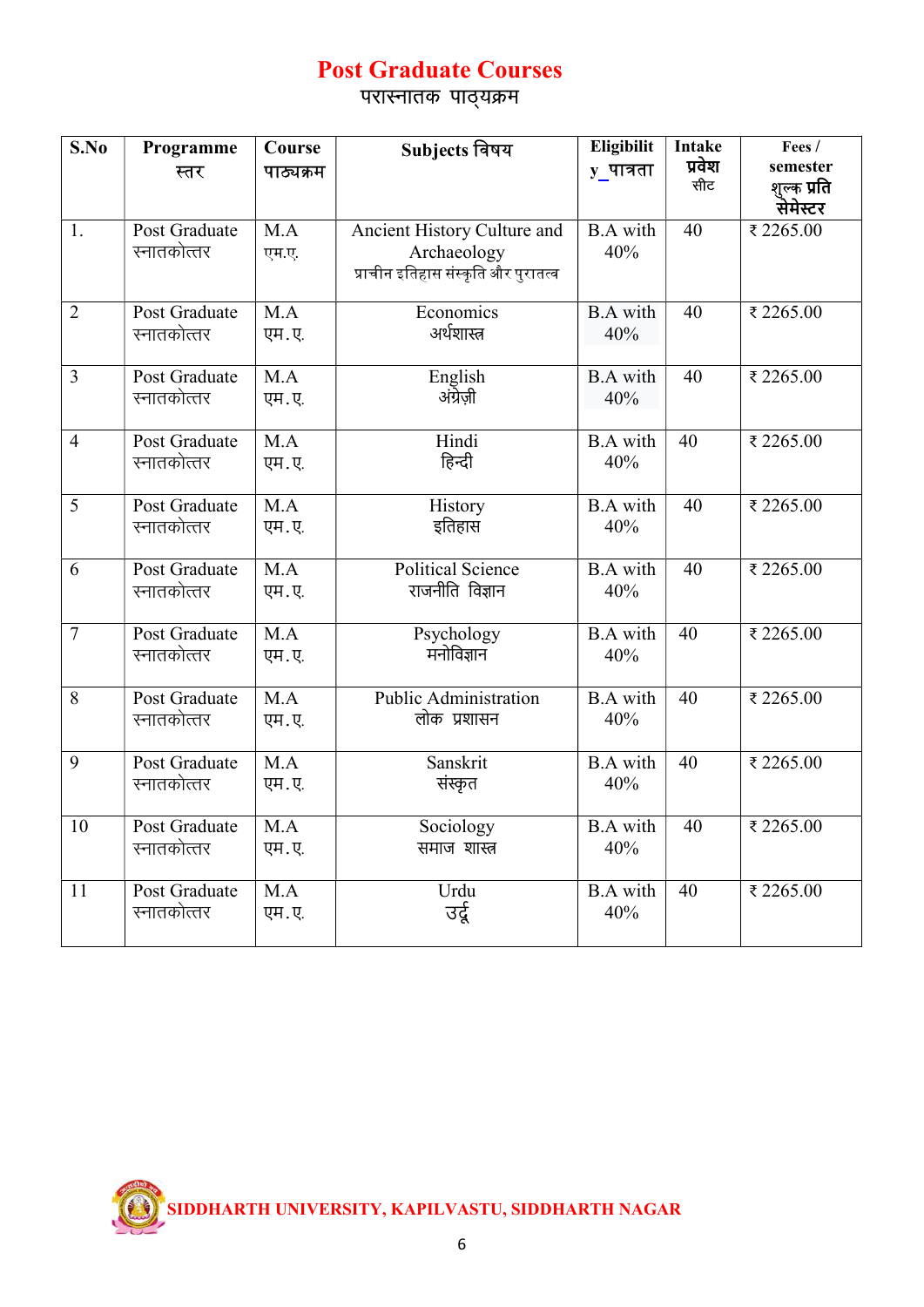#### Faculty of Commerce वाणिज्य संकाय Under Graduate & Post Graduate Courses स्नातक पाठ्यक्रम एवं परास्नातक पाठ्यक्रम

| S.N<br>$\bf{0}$ | Programme<br>कार्यक्रम       | Course<br>पाठ्यक्रम | <b>Subject</b><br>विषय                                                             | <b>Intake</b><br>प्रवेश<br>सीट | Eligibility<br>पात्रता                                                                                                         | Fees/<br>semester<br>शल्क प्रति<br>सेमेस्टर |
|-----------------|------------------------------|---------------------|------------------------------------------------------------------------------------|--------------------------------|--------------------------------------------------------------------------------------------------------------------------------|---------------------------------------------|
| 1               | Graduate<br>स्नातक           | B.B.A<br>बी0बी0ए0   | <b>Bachelor of Business</b><br>Administration<br>बैचलर ऑफ बिजनेस<br>एडमिनिस्ट्रेशन | 60                             | $10+2$ with Any discipline<br>with minimum $40\%$<br>किसी भी अनुशासन (विषय) में<br>न्यूनत 40 प्रतिशत के साथ<br>इन्टरमीडएट      | ₹ 2544.00                                   |
| $\mathfrak{D}$  | Graduate<br>स्नातक           | B.Com<br>बी0काम0    | Commerce<br>वाणिज्य                                                                | 60                             | $10+2$ Any discipline with<br>minimum 50% marks<br>किसी भी अनुशासन (विषय) में<br>न्यूनत 40 प्रतिशत के साथ<br>इन्टरमीडएट        | ₹ 2544.00                                   |
| 3               | Post Graduate<br>स्नातकोत्तर | M.Com.<br>एम0काम0   | Commerce<br>वाणिज्य                                                                | 60                             | B. Com/ B.A Economics/<br>B.B.A/B.Sc. Math's with<br>minimum 40%<br>बी0काम0 / बी0ए0 अर्थशास्त्र /<br>बी0बी0ए0 / बी0एस0सी0 गणित | ₹ 2265.00                                   |
| 4               | Post Graduate<br>स्नातकोत्तर | M.B.A.<br>एम0बीए0   | Management<br>प्रबंधन                                                              | 60                             | Graduate in any discipline<br>with minimum 40%<br>किसी भी विषय में स्नातक                                                      | ₹ 2265.00                                   |

# Faculty of Science विज्ञान संकाय

## Post Graduate Courses (परास्नातक पाठ्यक्रम)

| S.No           | <b>Programme</b><br>कार्यक्रम | Course<br>पाठ्यक्रम | <b>Subject</b><br>विषय             | <b>Intake</b><br>प्रवेश<br>सीट | <b>Eligibility</b><br>पात्रता | Fees/<br><b>Semester</b><br>शुल्क प्रति<br><del>्</del><br>सेमेस्टर |
|----------------|-------------------------------|---------------------|------------------------------------|--------------------------------|-------------------------------|---------------------------------------------------------------------|
|                | Post Graduate<br>स्नातकोत्तर  | M.Sc.<br>एम0एस0सी0  | Bio Technology<br>जैव प्रौद्योगिकी | 20                             | *B.Sc with<br>40%             | ₹ 2265.00                                                           |
| $\overline{2}$ | Post Graduate<br>स्नातकोत्तर  | M.Sc.<br>एम0एस0सी0  | <b>Botany</b><br>वनस्पति विज्ञान   | 20                             | *B.Sc with<br>40%             | ₹ 2265.00                                                           |
| 3              | Post Graduate<br>स्नातकोत्तर  | M.Sc.<br>एम0एस0सी0  | Chemistry<br>रसायन विज्ञान         | 20                             | *B.Sc with<br>40%             | ₹ 2265.00                                                           |
| $\overline{4}$ | Post Graduate<br>स्नातकोत्तर  | M.Sc.<br>एम0एस0सी0  | Home Science<br>गृह विज्ञान        | 20                             | *B.Sc with<br>40%             | ₹ 2265.00                                                           |
| 5              | Post Graduate<br>स्नातकोत्तर  | M.Sc.<br>एम0एस0सी0  | Mathematics<br>गणित                | 20                             | *B.Sc with<br>40%             | ₹ 2265.00                                                           |
| 6              | Post Graduate<br>स्नातकोत्तर  | M.Sc.<br>एम0एस0सी0  | Physics<br>भौतिक विज्ञान           | 20                             | *B.Sc with<br>40%             | ₹ 2265.00                                                           |
| 7              | Post Graduate<br>स्नातकोत्तर  | M.Sc.<br>एम0एस0सी0  | Zoology<br>प्राणि विज्ञान          | 20                             | *B.Sc with<br>40%             | ₹ 2265.00                                                           |

#### \*B.Sc. with relevant subjects, for Bio-Technology B.Sc. with Bio. Group i.e. Zoology, Botany and Chemistry.

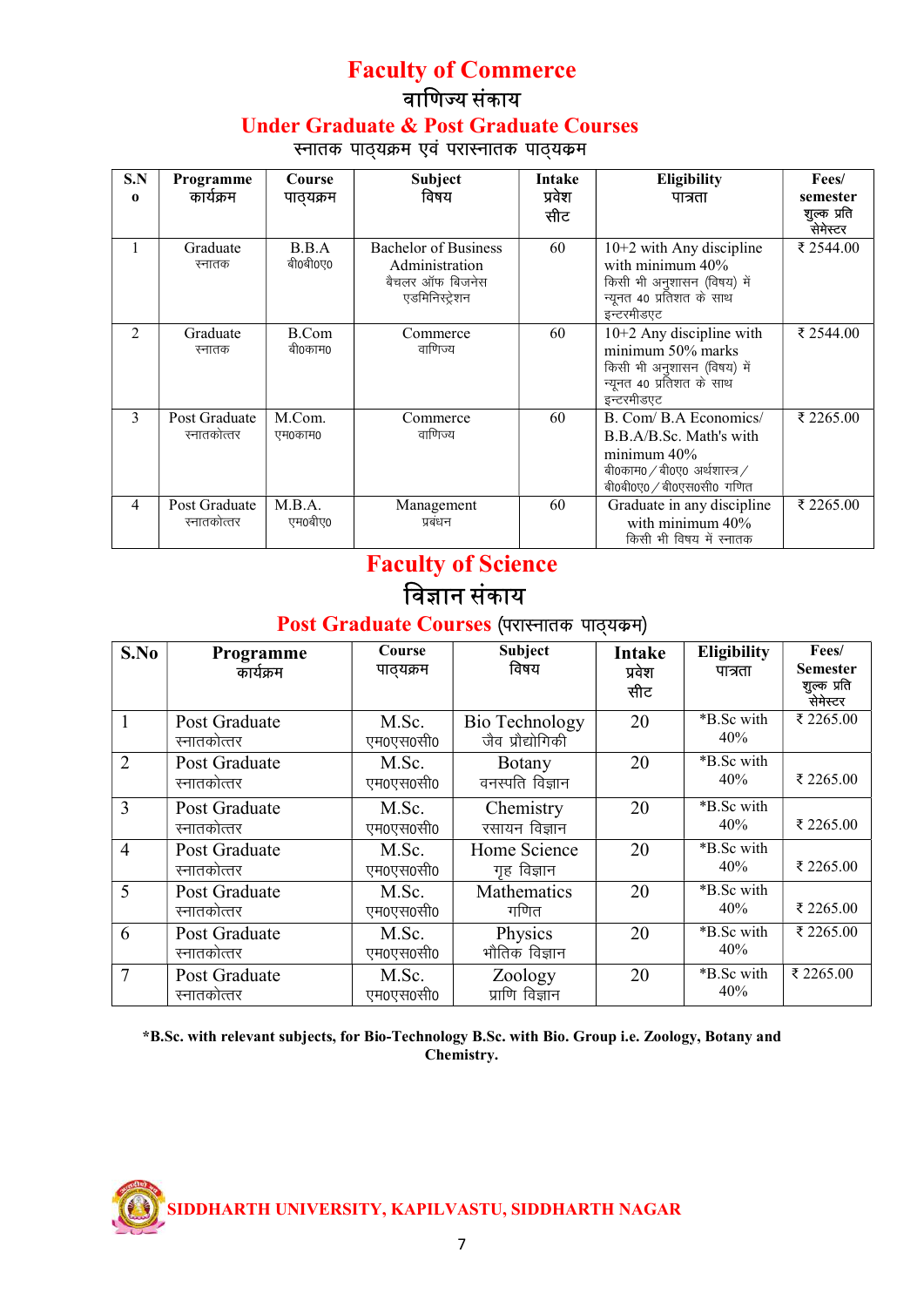# Programmes offered in affiliated Colleges ,<br>(सम्बद्ध महाविद्यालयों में संचालित पाठ्यक्रम)

# Faculty of Agriculture कृषि संकाय Under Graduate Courses

स्नातक पाठ्यक्रम

| S.No           | Programme | Course      | Nature of     | College        | Eligibility | Intake | Fees /      |
|----------------|-----------|-------------|---------------|----------------|-------------|--------|-------------|
|                | कार्यक्रम | पाठ्यक्रम   | Course        | महाविद्यालय    | पात्रता     | प्रवेश | semester    |
|                |           |             | पाठ्यक्रम     |                |             |        | शुल्क प्रति |
|                |           |             | की प्रकृति    |                |             |        | सेमेस्टर    |
| 1.             | Under     | B.Sc.(A.g.) | Self-         | CCS            | $10+2$      | 240    | ₹2265.00    |
|                | Graduate  |             | finance       | College, Panda |             |        |             |
|                | स्नातक    |             | स्ववित्तपोषित | vnagar Basti   |             |        |             |
|                |           |             |               |                |             |        |             |
| $\overline{2}$ | Under     | B.Sc.(A.g.) | Self-         | Vimla Vikram   | $10+2$      | 120    | ₹2265.00    |
|                | Graduate  |             | finance       | PG College,    |             |        |             |
|                | स्नातक    |             | स्ववित्तपोषित | Pachpedva      |             |        |             |
|                |           |             |               | Balrampur      |             |        |             |
| $\overline{3}$ | Under     | B.Sc.(A.g.) | Self-         | Dr RML         | $10+2$      | 120    | ₹2265.00    |
|                | Graduate  |             | finance       | Degree         |             |        |             |
|                | स्नातक    |             | स्ववित्तपोषित | College, itwa, |             |        |             |
|                |           |             |               | Siddharth      |             |        |             |
|                |           |             |               | Nagar          |             |        |             |

#### Post Graduate Courses परास्नातक पाठ्यक्रम

| S.No           | Programme   | Course         | Nature of     | College       | Eligibility    | Intake | Fees /      |
|----------------|-------------|----------------|---------------|---------------|----------------|--------|-------------|
|                | कार्यक्रम   | पाठ्यक्रम      | Course        | महाविद्यालय   | पात्रता        | प्रवेश | semester    |
|                |             |                | पाठ्यक्रम     |               |                |        | शुल्क प्रति |
|                |             |                | की प्रकृति    |               |                |        | सेमेस्टर    |
| 1.             | Post        | M.Sc.(A.g.)    | Self-         | Chaudhary     | B.Sc Ag        | 30     | ₹2265.00    |
|                | Graduate    | Agronomy       | finance       | Charan Singh  | बीएससी कृषि    |        |             |
|                | स्नातकोत्तर | शस्य विज्ञान   | स्ववित्तपोषित | PG College,   |                |        |             |
|                |             |                |               | Pandav Nagar  |                |        |             |
| $\overline{2}$ | Post        | M.Sc. (A.g.)   | Self-         | <b>Basti</b>  | <b>B.Sc Ag</b> | 30     | ₹2265.00    |
|                | Graduate    | Horticulture   | finance       | चौधरी चरण     | बीएससी कृषि    |        |             |
|                | स्नातकोत्तर | उद्यान विज्ञान | स्ववित्तपोषित | सिंह पी0जी0   |                |        |             |
|                |             |                |               | कालेज, पाण्डव |                |        |             |
| 3              | Post        | M.Sc. (A.g.)   | Self-         | नगर बस्ती     | B.Sc Ag        | 30     | ₹2265.00    |
|                | Graduate    | Agriculture    | finance       |               | बीएससी कृषि    |        |             |
|                | स्नातकोत्तर | Extension      | स्ववित्तपोषित |               |                |        |             |
|                |             | कृषि प्रसार    |               |               |                |        |             |

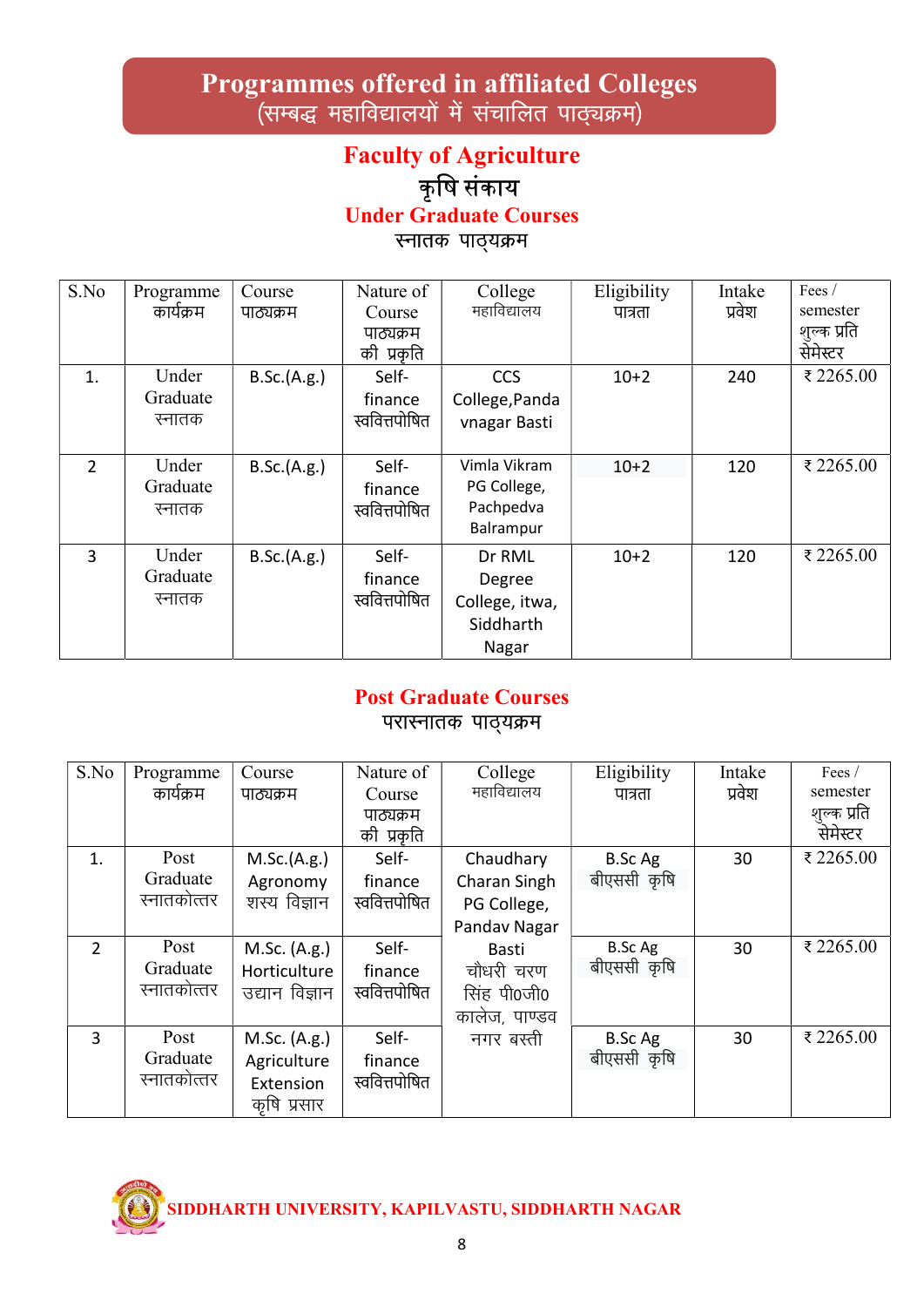# Faculty of Education and Physical Education शिक्षा और शारीरिक शिक्षा संकाय

# Post Graduate Courses

परास्नातक पाठ्यक्रम

| S.No           | Programme<br>स्नातकोत्तर     | Course<br>पाठ्यक्रम | <b>Nature of</b><br>Course<br>पाठ्यक्रम की<br>प्रकृति | college<br>महाविद्यालय                                                                     | Eligibility<br>पात्रता | <b>Intake</b><br>प्रवेश<br>सीट | Fees/<br>semester<br>शुल्क प्रति<br>सेमेस्टर |
|----------------|------------------------------|---------------------|-------------------------------------------------------|--------------------------------------------------------------------------------------------|------------------------|--------------------------------|----------------------------------------------|
| 1.             | Post Graduate<br>स्नातकोत्तर | M.Ed                | Self-finance<br>स्ववित्तपोषित                         | Pt. Ambika Pratap narayan PG<br>College Dumri Sant Kabirnagar                              |                        | 50                             | ₹ 2265.00                                    |
|                |                              |                     |                                                       | Shivshankar Chaturvedi<br>mahavidyalaya, Dungpar<br>Santkabirnagar                         | <b>B.Ed</b>            | 50                             |                                              |
|                |                              |                     |                                                       | Swarn Prabha P.G.College<br>Anandnagar Farenda<br>Maharajganj                              |                        | 50                             |                                              |
|                |                              |                     |                                                       | Smt Prabha Devi P.G college<br>Mukhlispur Road<br>Santkabirnagar                           |                        | 50                             |                                              |
| $\overline{2}$ | Post Graduate<br>स्नातकोत्तर | B.P.ED              | Self-finance<br>स्ववित्तपोषित                         | Jawaharlal Nehru Smarak<br>P.G.college Maharajganj                                         | <b>B.P.Ed</b>          | 50                             | ₹ 2265.00                                    |
|                |                              |                     |                                                       | Smt Prabha Devi PG College,<br>Mukhlispur Road<br>Santkabirnagar                           |                        | 50                             |                                              |
|                |                              |                     |                                                       | Pt. Surya Narayan Chaturedi<br>Mahavidyalaya, Parvata<br>Vishwanathpur, Sant<br>Kabirnagar |                        | 50                             |                                              |
|                |                              |                     |                                                       | Pt. Ambika Pratap Narayan PG<br>College, Dumari<br>Santkabirnagar                          |                        | 50                             |                                              |
|                |                              |                     |                                                       | G.P.S.Smarak<br>Mahavidyalaya Khalilabad                                                   |                        | 50                             |                                              |

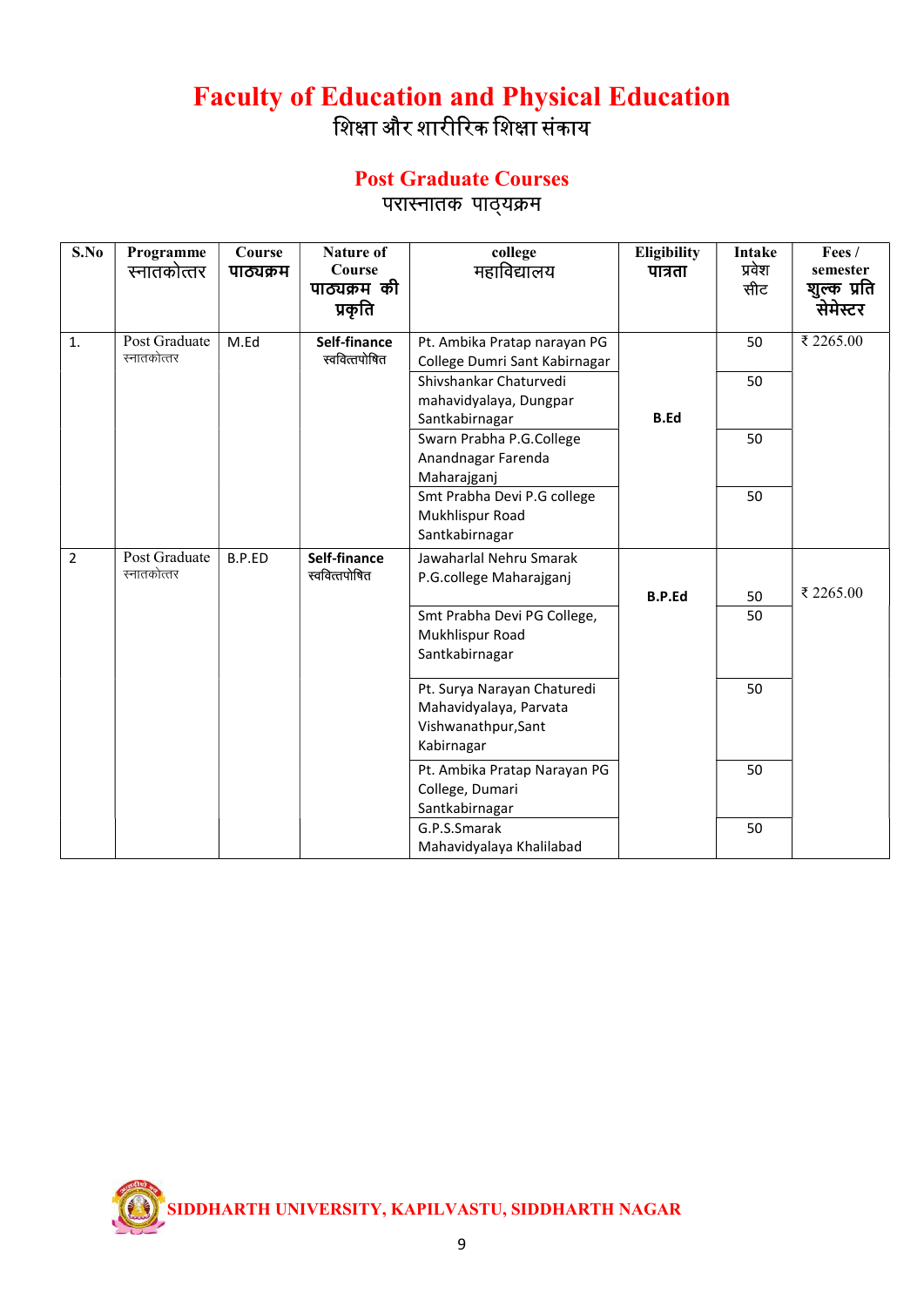# **General Rules for admission in various courses** विभिन्न पाठ्यक्रमों में प्रवेश के लिए सामान्य नियम

- 1. Weightage will be given in all faculties as under सभी संकायों में निम्नानसार अधिभार दिया जाएगा।
- a. In the post graduate course 5 percent to the candidates of Siddharth University Campus. स्नातकोत्तर पाठ्यक्रम में सिद्धार्थ विश्वविद्यालय परिसर के अभ्यर्थियों को 5 प्रतिशत।
- b. 20 percent for female candidates. महिला अभ्यर्थी के लिए 20 प्रतिशत।
- c. 2 percent for students with 'B' or 'C' certificate in NCC. एन0सी0सी0 में 'बी' या 'सी' सर्टिफिकेट वाले छात्रों के लिए 2 प्रतिशत।
- d. 2 percent to NSS candidates who served for 240 hrs. and took part in at least one special camp under NSS. The claim will be provided only after the counter signature of Honorable Vice Chancellor. राष्ट्रीय सेवा योजना के अभ्यर्थियो को 2 प्रतिशत जिन्होंने 240 घंटे सेवा की और एन0एस0एस0 के तहत कम से कम एक विशेष शिविर में भाग लिया हो। माननीय कुलपति के प्रतिहस्ताक्षर के बाद ही दावा उपलब्ध कराया जाएगा।
- e. 2 percent for Rovers and Rangers. रोवर्स और रेंजर्स के लिए 2 प्रतिशत।
- f. The wards of teaching/ non-teaching employees of University campus or Affiliated colleges /institutions of Siddharth University will be provided the weightage of 10 percent. सिद्धार्थ विश्वविद्यालय के संबद्ध कॉलेजों / संस्थानों के शिक्षक / शिक्षणेत्तर कर्मचारियों के बच्चों को 10 प्रतिशत वेटेज प्रदान किया जाएगा।

Note- In any circumstances the weightage marks shall not be more than 10 percent. Two or more than two criteria will not be clubbed. A candidate can claim two weightage criteria for a maximum weightage of 7 percent.

नोट- किसी भी परिस्थिति में भारांक (वेटेज अंक) 10 प्रतिशत से अधिक नहीं होंगे। दो या दो से अधिक मानकों को नहीं जोड़ा जाएगा। एक अभ्यर्थी अधिकतम 7 प्रतिशत भारांक के लिए दो भारांक मानकों का दावा कर सकता है।

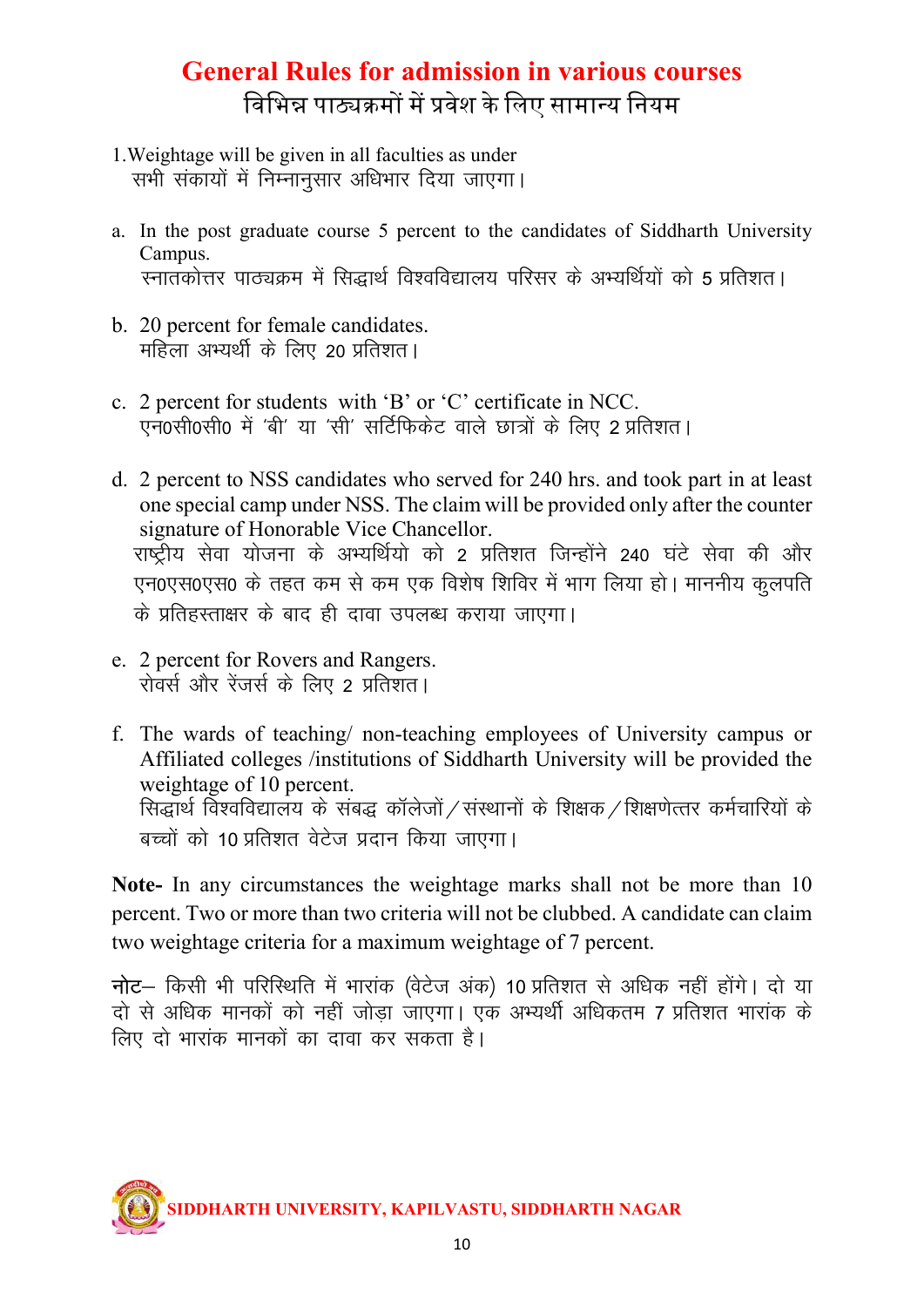2.There is a sports quota for the candidates of national/ state level winners in each faculty. To avail this facility a candidate has to get the permission of honorable Vice Chancellor. A candidate has to specify in the column provided for the same at the time of filling of forms failing which the claim will not be given.

A candidate claiming for sports quota has to provide a certificate issued by a competent authority.

प्रत्येक संकाय में राष्ट्रीय/राज्य स्तर के विजेताओं के अभ्यर्थियों के लिए एक खेल कोटा है। इस सुविधा का लाभ उठाने के लिए अभ्यर्थी को माननीय कलपति की अनमति लेनी होगी। एक उम्मीदवार को फॉर्म भरने के समय इसके लिए प्रदान किए गए कॉलम में उल्लेख करना होगा, ऐसा न करने पर दावा नहीं दिया जाएगा।

आरक्षण कोटे के लिए दावा करने वाले उम्मीदवार को सक्षम प्राधिकारी द्वारा जारी प्रमाण पत्र उपलब्ध करना होगा।

3- Reservation- Reservation will be subject to government orders issued from time to time. 3.आरक्षण- आरक्षण समय-समय पर जारी सरकारी आदेशों के अधीन होगा।

Vertical Reservation( Only for Domicile of Uttar Pradesh)

| a. Scheduled Caste                                    | 21 percent |
|-------------------------------------------------------|------------|
| b. Scheduled Tribe                                    | 02 percent |
| c. Other Backward caste (non Creamy layer) 27 percent |            |
| d. Economically weaker Section                        | 10 percent |

(For EWS Reservation a candidate has to present a certificate of Domicile issued by a competent authority of his own district such as District Magistrate/ Upper District magistrate/ magistrate/ Tehsildar, failing which the reservation will not be provided.) For OBC Reservation a recent certificate has to be provided by the candidate mentioning that the candidate does not come under the creamy layer is must.

| A . उर्ध्व आरक्षण (केवल उत्तर प्रदेश के अधिवास के लिए) |                                    |
|--------------------------------------------------------|------------------------------------|
| a.  अनुसूचित जाति ।                                    | 21 प्रतिशत                         |
| b. अनुसूचित जनजाति                                     | $02 \overline{\mathcal{A}}$ त्रिशत |
| c. अन्य पिछड़ी जाति (नॉन क्रीमी लेयर)                  | 27 प्रतिशत                         |
| d . आर्थिक रूप से कमजोर वर्ग                           | $10 \overline{\mathsf{u}}$ तिशत    |

(ईडब्ल्यूएस आरक्षण के लिए एक उम्मीदवार को अपने ही जिले के सक्षम अधिकारी जैसे जिला मजिस्ट्रेट /अपर जिला मजिस्ट्रेट /मजिस्ट्रेट / तहसीलदार द्वारा जारी अधिवास का प्रमाण पत्र प्रस्तुत करना होगा, ऐसा न करने पर आरक्षण प्रदान नहीं किया जाएगा।) आेबीसी आरक्षण के लिए उम्मीदवार द्वारा हाल ही में एक प्रमाण पत्र प्रदान किया जाना चाहिए जिसमें उल्लेख किया गया हो कि उम्मीदवार क्रीमी लेयर के अंतर्गत नहीं आता है।

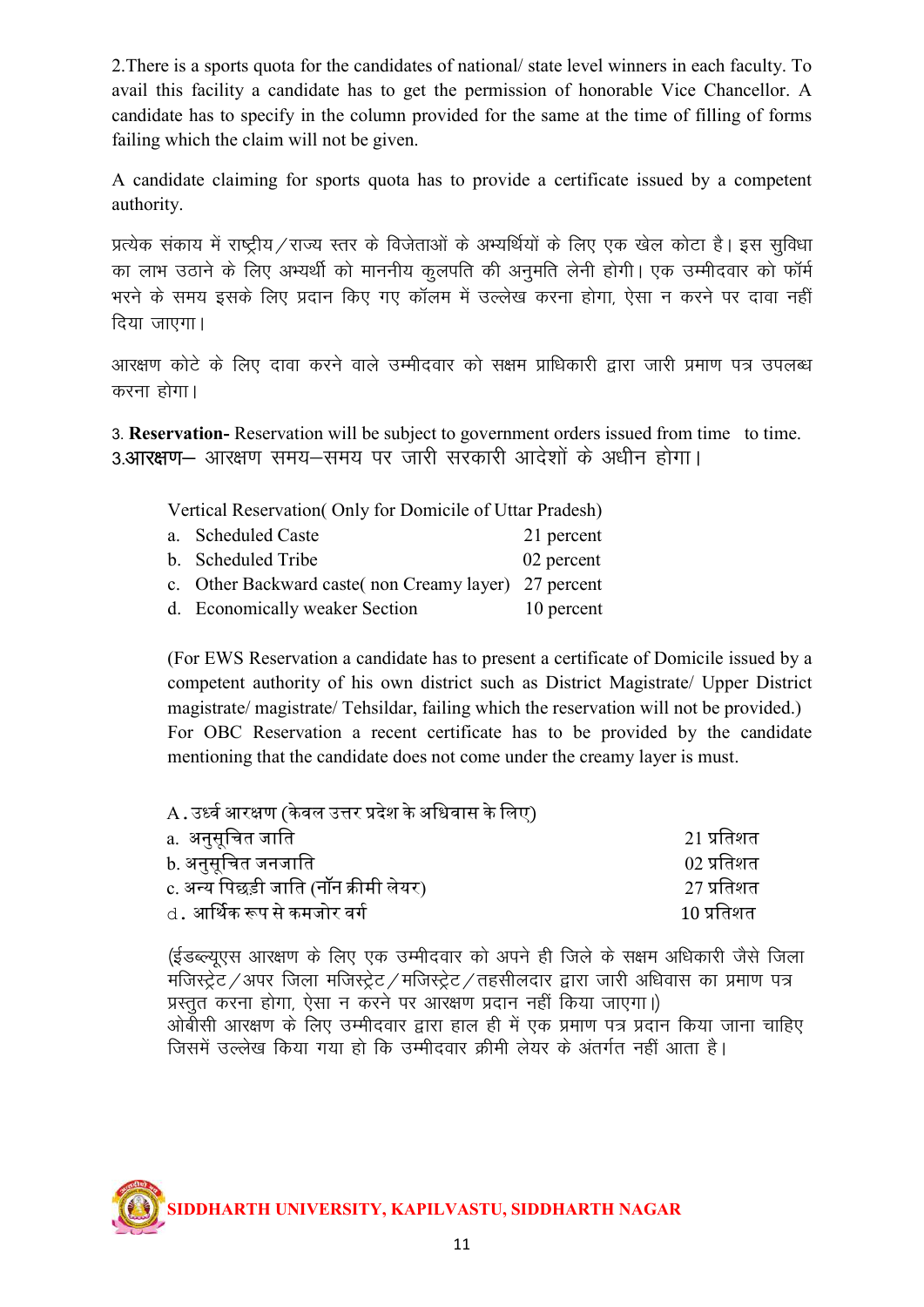#### A. Horizontal Reservation

| • Physically Handicapped                                        | 4 percent |
|-----------------------------------------------------------------|-----------|
| • Dependents of Freedom Fighters                                | 2 percent |
| • Ex servicemen / Martyrs of War, handicapped defense personnel | 2 percent |

#### B. क्षैतिज आरक्षण

| • शारीरिक रूप से दिव्यांग                             | 4 प्रतिशत |
|-------------------------------------------------------|-----------|
| • स्वतंत्रता सेनानियों के आश्रित ।                    | 2 प्रतिशत |
| • भूतपूर्व सैनिक/युद्ध के शहीद, दिव्यांग  रक्षा कर्मी | 2 प्रतिशत |

B. On the basis of G.O number personnel section 2 no- 3/2019/-2/19 TC- II dated 14 March 2019, reservation for Economically Weaker Section (EWS) is applicable for the candidates who are domicile of Uttar Pradesh Only.

शासनादेश क्रमांक कार्मिक धारा 2 क्रमांक– 3/2019/–2/19 टीसी– II दिनांक 14 मार्च 2019 के आधार पर आर्थिक रूप से कमजोर वर्ग (ईडब्ल्युएस) के लिए आरक्षण केवल उत्तर प्रदेश के मूल निवासी उम्मीदवारों के लिए लागू है।.

**D. Supernumerary Reservation-** No candidate will get admission without proper application submitted as time within the deadline of application.

 1. The total number of reserved seats for the dependents (Spouse/ son/daughter) of the working teachers/ non-teaching staff of the University is 10 percent. This reservation shall be provided strictly on the basis of merit in written examination conducted by university.

 2. The total number of reserved seats for admission in Post Graduate courses for the dependent of the working teachers/ Non-teaching staff is 5 percent of the sanctioned seats.

#### D. अतिरिक्त (सुपरन्यूमेरी) आरक्षण- किसी भी अभ्यर्थी को आवेदन के लिये निर्धारित अन्तिम तिथि तक उचित आवेदन किये बिना प्रवेश नहीं मिलेगा।

1. विश्वविद्यालय के कार्यरत शिक्षकों / शिक्षणेतर कर्मचारियों के आश्रितों (पति / पत्नी / पुत्र / पुत्री) के लिए आरक्षित सीटों की कुल संख्या 10 प्रतिशत है। यह आरक्षण विश्वविद्यालय द्वारा आयोजित लिखित परीक्षा में अर्ह योग्यता स्तर के आधार पर प्रदान किया जाएगा।

2. कार्यरत शिक्षकों / शिक्षणेतर कर्मचारियों के आश्रितों के लिए स्नातकोत्तर पाठ्यक्रमों में प्रवेश हेतू आरक्षित सीटों की कूल संख्या स्वीकृत सीटों का 5 प्रतिशत है।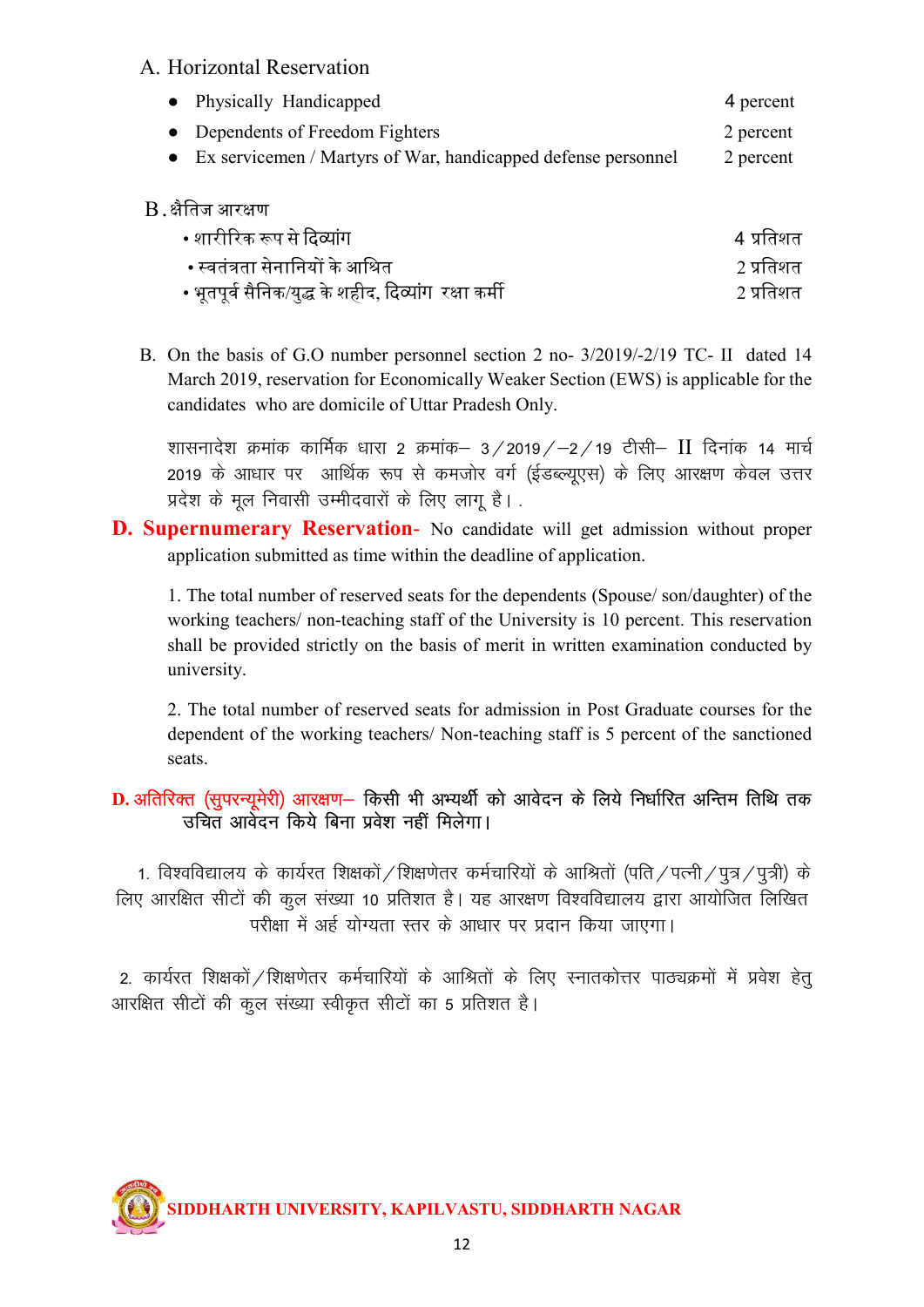# Notice - Competent authorities for issuing the certificates.

| Certificate                                          | <b>Competent Authority</b>                |
|------------------------------------------------------|-------------------------------------------|
| Caste certificate (SC/ST/OBC)                        | District Magistrate/ Upper District       |
|                                                      | Magistrate/Tahsildar/Magistrate           |
| Physically Challenged Certificate                    | <b>Chief Medical Officer</b>              |
| Dependents of Freedom Fighters Certificate           | District Magistrate                       |
| Defence Certificate (Ex Servicemen/Martyrs of War,   | District Soldier welfare Officer          |
| Soldiers handicapped in War and their dependents)    |                                           |
| Servicemen and their dependents                      | Commanding Officer                        |
| Dependents of teaching/Non-teaching staff of the     | <b>Registrar of University</b>            |
| University                                           |                                           |
| Dependents of the affiliated Government aided degree | Counter signed by the Principal of the    |
| college teachers and the non-teaching staff          | concerned college and regional Higher     |
|                                                      | education Officer                         |
| Kashmiri migrants and Martyr of Kargil               | District Magistrate                       |
| <b>Economically Weaker Section EWS</b>               | District Magistrate/ Additional District  |
|                                                      | Magistrate/ Pargana Magistrate/ tahsildar |

# सचू ना - सᭃम ᮧािधकारी ᮧमाण पᮢ जारी करने के िलए।

| प्रमाणपत्र                                   | सक्षम प्राधिकारी                                                                                      |
|----------------------------------------------|-------------------------------------------------------------------------------------------------------|
| जाति प्रमाण पत्र (एससी / एसटी / ओबीसी)       | जिला मजिस्ट्रेट $\overline{/}$ उच्च जिला मजिस्ट्रेट $\overline{/}$ तहसीलदार $\overline{/}$ मजिस्ट्रेट |
| शारीरिक रूप से विकलांग प्रमाण पत्र           | मुख्य चिकित्सा अधिकारी                                                                                |
| स्वतंत्रता सेनानी प्रमाण पत्र के आश्रित      | जिला सैनिक कल्याण अधिकारी                                                                             |
| प्रमाणपत्र जिलाधिकारी                        |                                                                                                       |
| रक्षा प्रमाण पत्र (भूतपूर्व सैनिक / युद्ध के |                                                                                                       |
| शहीद, युद्ध में दिव्यांग सैनिक और उनके       |                                                                                                       |
| आश्रित)                                      |                                                                                                       |
| सैनिक और उनके आश्रित                         | कमांडिंग ऑफिसर                                                                                        |
| विश्वविद्यालय के टीचिंग / नॉन टीचिंग स्टाफ   | विश्वविद्यालय के कुलसचिव                                                                              |
| के आश्रित                                    |                                                                                                       |
| संबद्ध अनुदानित महाविद्यालयों के शिक्षकों    | संबंधित कॉलेज के प्राचार्य और क्षेत्रीय उच्च शिक्षा अधिकारी द्वारा                                    |
| और शिक्षणेतर कर्मचारियों के आश्रित           |                                                                                                       |
|                                              | प्रति हस्ताक्षरित                                                                                     |
| कश्मीरी प्रवासी और कारगिल के शहीद            | जिलाधिकारी                                                                                            |
| आर्थिक रूप से कमजोर वर्ग (ईडब्ल्यूएस)        | जिला मजिस्ट्रेट ⁄ अतिरिक्त जिला                                                                       |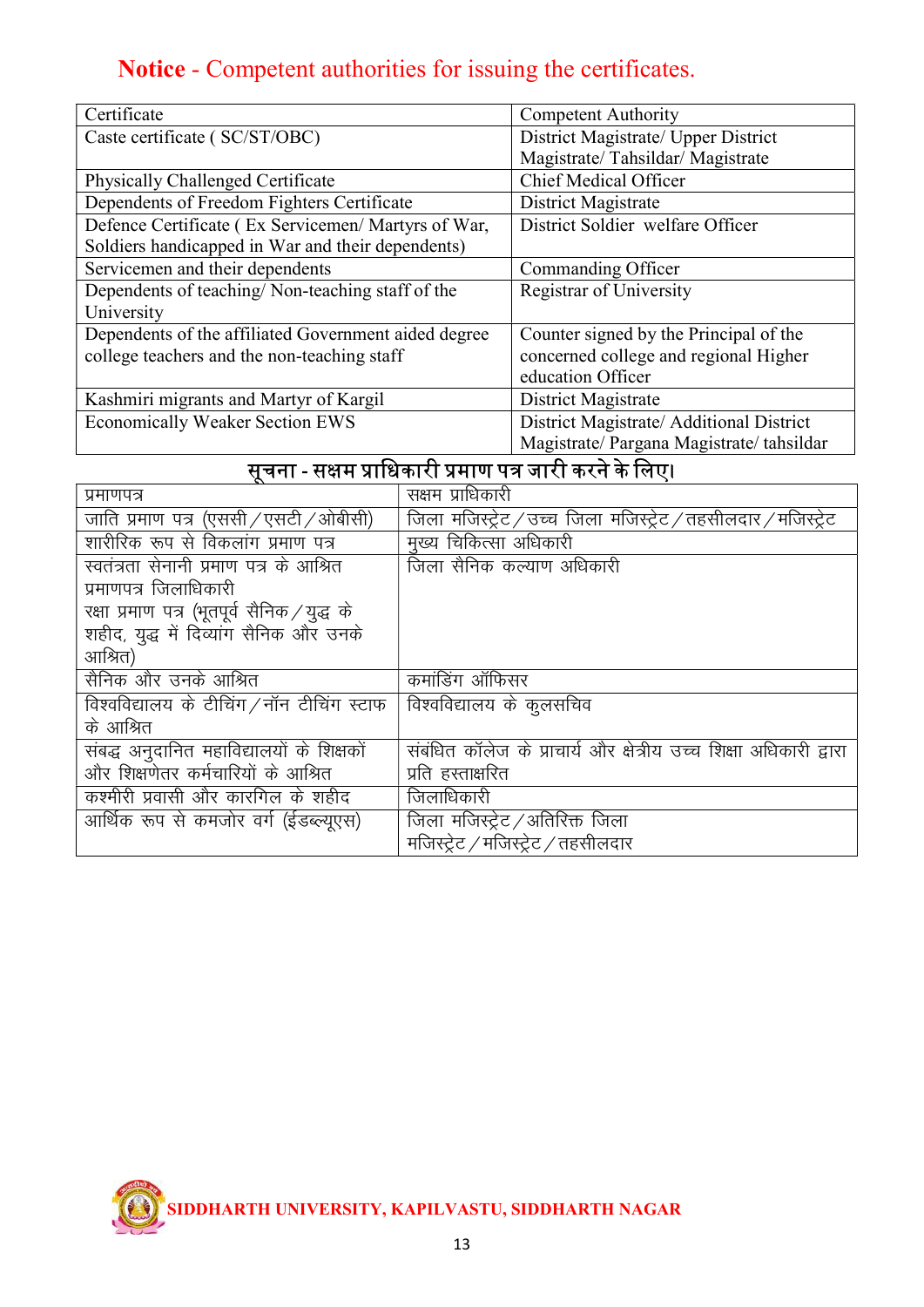# General Instructions for admissions in various courses. विभिन्न पाठ्यक्रमों में प्रवेश के लिए सामान्य निर्देश

The Entrance examination will be conducted if we get more than two and a half times applications for the required seats. आवश्यक सीटों के लिए ढाई गुना से अधिक आवेदन मिलने पर प्रवेश परीक्षा कराई जाएगी

Applicants who qualify the entrance examination and fulfill minimum required eligibility criteria will be given provisional admission according to their ranks in the merit list. The list will be pasted on the notice board of the concerned faculty. प्रवेश परीक्षा उत्तीर्ण करने वाले और न्यूनतम आवश्यक पात्रता मानदंडों को पूरा करने वाले आवेदकों को मेरिट सूची में उनके रैंक के अनुसार अनंतिम प्रवेश दिया जाएगा। सूची संबंधित संकाय के नोटिस बोर्ड पर चरपा की जाएगी।

The candidate will appear before the admission committee along with their original certificates on the date provided to them, in the University campus. A migration certificate from the last appeared institution is also required along with a character certificate. अभ्यर्थी अपने मूल प्रमाण पत्रों के साथ प्रवेश समिति के समक्ष विश्वविद्यालय परिसर में उन्हें प्रदान की गई तिथि पर उपरिथत होंगे। चरित्र प्रमाण पत्र के साथ अंतिम बार उपस्थित संस्थान से माइग्रेशन प्रमाणपत्र भी आवश्यक है।

After getting admission a candidate has to deposit fees in The State Bank of India, Siddharth University branch and deposit the department copy with the head of the Department with in three days of submission of their fees and keep student copy safe with him for future correspondence. प्रवेश लेने के बाद उम्मीदवार को भारतीय स्टेट बैंक की सिद्धार्थ विश्वविद्यालय शाखा में शल्क जमा करना होगा और अपनी फीस जमा करने के तीन दिनों के भीतर विभाग के प्रमुख के पास हेतूँ शुल्क रसीद की प्रति जमा करनी होगी और भविष्य में पत्राचार के लिए छात्र की प्रति अपने पास सूरक्षित रखनी होगी।

An applicant will be considered a regular student of the University from the time of his/her registration in the concerned department after the payment of the required fees. एक आवेदक को आवश्यक शुल्क के भगतान के बाद संबंधित विभाग में उसके पंजीकरण के समय से विश्वविद्यालय का नियमित छात्र माना  $\overline{3}$ <sub> $\overline{1}$ </sub>

The University reserves the right to cancel or deny the admission of any applicant without citing the reason. विश्वविद्यालय बिना कारण बताए किसी भी आवेदक के प्रवेश को रद्द करने या अस्वीकार करने का अधिकार सुरक्षित रखता है।

All the documents related to entrance examination will be preserved for a period of six months from the date of Entrance examination. प्रवेश परीक्षा से संबंधित सभी दस्तावेजों को प्रवेश परीक्षा की तारीख से छह महीने की अवधि के लिए सुरक्षित रखा जाएगा।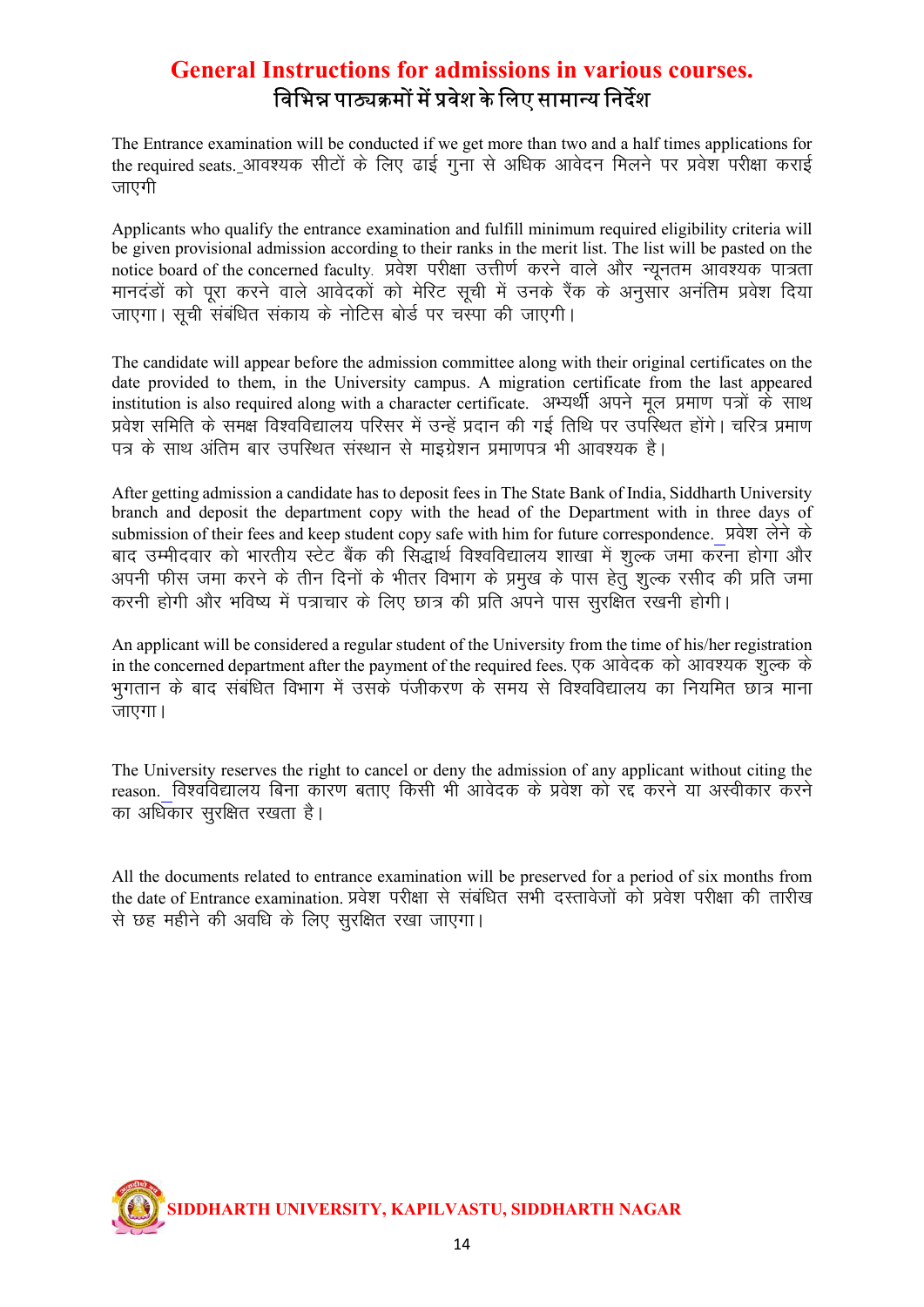# Facilities / सुविधा

- ❖ छात्रावास पुरूष एवं महिला
- ❖ 24X7 विद्युत एवं जल
- ❖ सिक्योरिटी युक्त कैम्पस
- ❖ वाई-फाई सुविधा युक्त कैम्पस
- ❖ वी0आई0पी0गेस्ट हाउस।
- ❖ खेल हेतु ग्राउन्ड।
- ❖ एन0सी0सी0 एवं एन0एस0एस0
- \* इन्क्यूबेसन सेन्टर (स्टीप के लिए)
- $\mathbf{\hat{v}}$  कैश-लेस कैम्पस
- ❖ कैफेटेरियां
- ❖ बैंक
- ❖ पोस्ट आफिस
- ❖ हेल्थ सेन्टर
- ❖ बस
- \* स्कॉलरशीप (शासन द्वारा)
- ❖ केन्द्रीय ग्रंथालय
- $\mathbf{\hat{v}}$  छात्रा कामन रूम
- $\mathbf{\hat{v}}$  बालिका हेल्थ क्लब